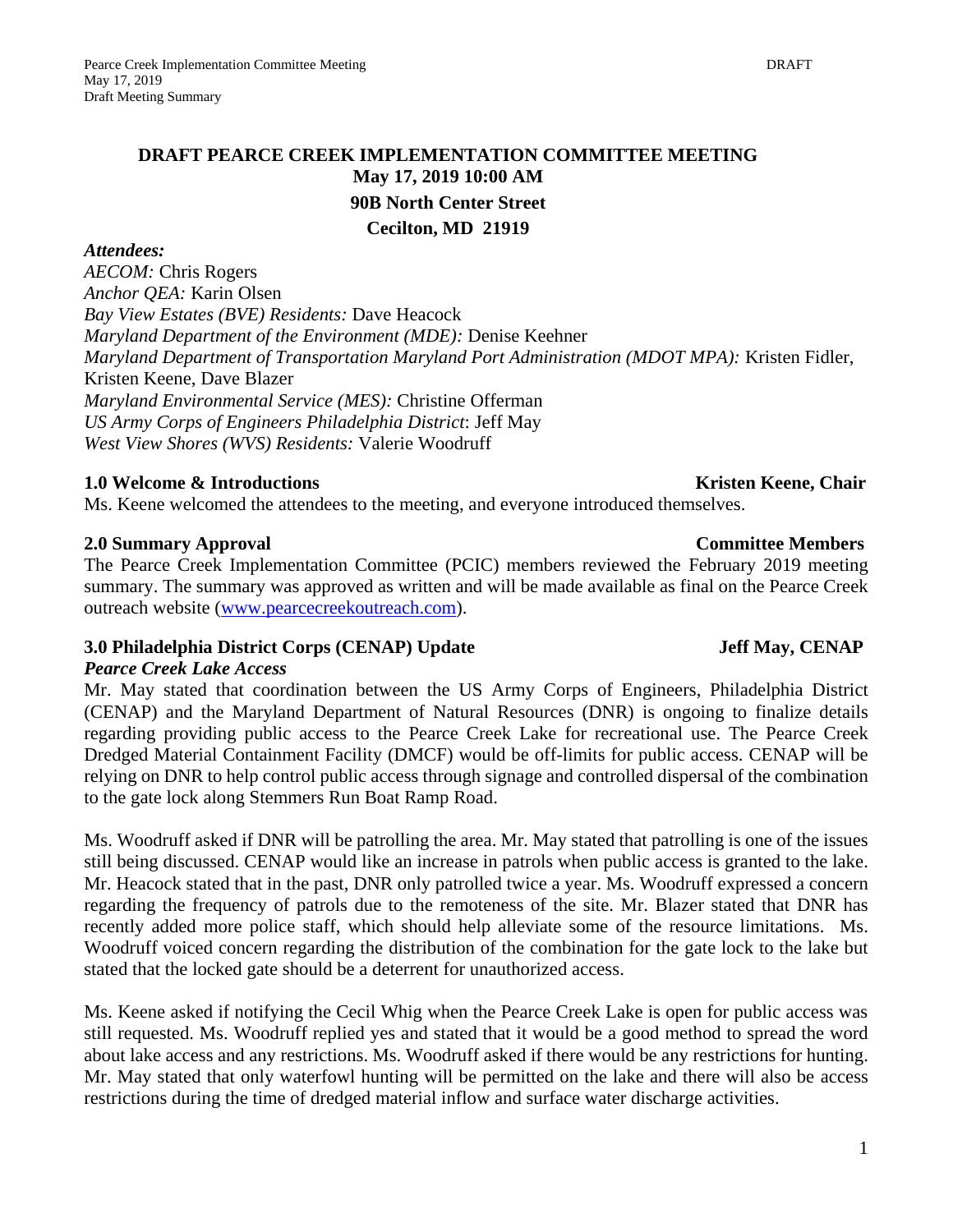### *Water Quality Certification*

Mr. May stated that CENAP received the Water Quality Certification (WQC) approval from the Maryland Department of the Environment (MDE). The permit allows for dredging activities and the associated discharge through March 2020.

#### *Groundwater Monitoring*

Mr. May stated that there are 36 monitoring wells within the vicinity of the Pearce Creek DMCF that are monitored twice a year. The 2018 groundwater monitoring report was submitted to MDE in March 2019; the results are consistent with previous years.

Ms. Woodruff asked if CENAP would be spraying for mosquitos this year. Mr. May stated that mosquito control occurred last year using pellets applied to standing water in the DMCF; the same control method will be used this year. Mr. Heacock asked if the drainage ditch around the perimeter of the DMCF property would be treated for mosquitos. Mr. May stated that CENAP will monitor the drainage ditch to ensure it does not get clogged or contain standing water, but any standing water will be treated.

### **4.0 Drinking Water Line Planning Progress Chris Rogers, AECOM**

### *Road Restoration*

Mr. Rogers stated that AECOM is working to correct the seepage issue on Basin Road. AECOM subcontractor, Reybold, will be submitting their cost proposal to complete the work, and if approved, work could begin as soon as the week of 5/20 in West View Shores (WVS). Mr. Rogers explained that an existing underground spring in WVS changed natural course due to the waterline installation and caused water to consistently flow over top of a portion of the road, which became an ice hazard during the past winter. To fix the seepage issue, an underdrain will be installed below the road and the water will be directed to an inlet structure and piped towards the existing golf cart crossing culvert. Mr. Rogers stated that the underdrain would become the responsibility and property of the WVS Homeowners Association once it has been completed. Ms. Woodruff stated that WVS would like the project completed as soon as possible. Ms. Keehner will coordinate internally at MDE to ensure a permit is not required for directing the flow of the spring water.

### *Expansion Tank*

Mr. Rogers stated that 120 expansion tank adjustments have been completed. The remaining residences will be contacted through another round of "cold calls" and scheduling in June to complete the adjustments.

Mr. Heacock asked about the status of the other properties that have not connected to the water system. Mr. Rogers replied that there are three owners who have explicitly refused to connect to the water system. Of the remaining two properties that have not been connected in Bay View Estates, one is in the process of being sold and AECOM is attempting to get in contact with the realtor, and the owner of the second property had passed away with no heirs and AECOM has attempted to get in to contact with the appropriate individuals to gain access to complete the work. Ms. Keene added that there is one additional property where project team members are still coordinating with the homeowner to facilitate access into the house. The Maryland Department of Transportation Maryland Port Administration (MDOT MPA) is working to include all properties that have expressed interest in connecting to the water system. The Grant